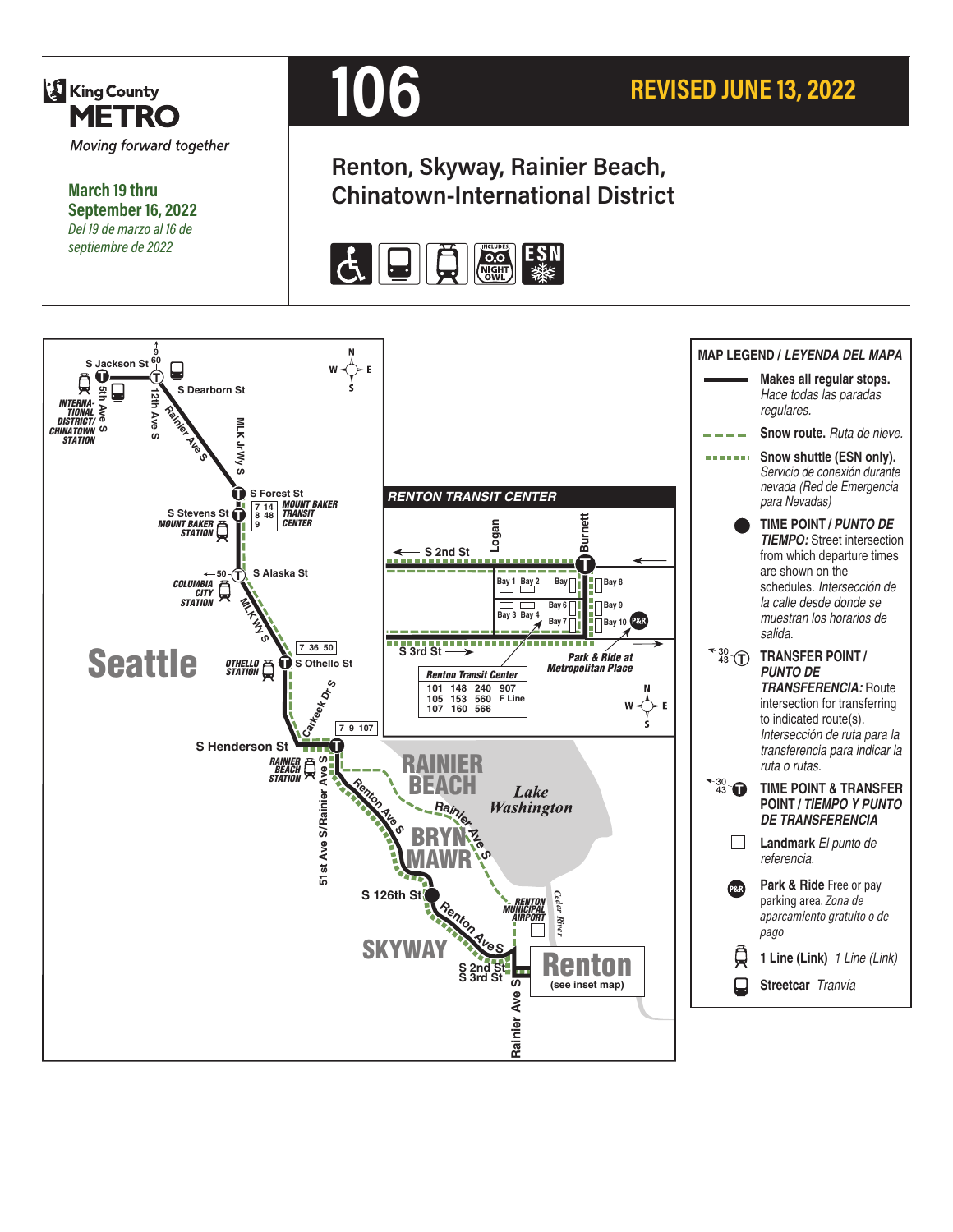#### **Snow/Emergency Service** *Servicio en caso de nieve o emergencia*

During most snow conditions this route will operate via the snow routing shown in this timetable. In the rare event that Metro declares an emergency, the **Route 106 Snow Shuttle** will continue to operate as a designated Emergency Snow Network route. During such an event, it is expected to operate with the same route number and follow the same snow routing as shown in this timetable. Visit kingcounty.gov/metro/snow and sign up for Transit Alerts to stay informed during adverse conditions.

*Durante la mayoría de las nevadas, esta ruta operará por el recorrido para nevadas que se muestra en este programa. En el caso poco frecuente de que Metro declare una emergencia, el 106 servicio de conexión durante nevada (Snow Shuttle) continuarán operando como rutas designadas de la Red de Emergencia para Nevadas. En ese caso, se espera que operen con los mismos números de ruta y que sigan los mismos recorridos para casos de nieve que se muestran en este programa. Visite kingcounty.gov/ metro/snow y regístrese para recibir Alertas de Transporte y mantenerse informado durante las condiciones adversas.*

# **Holiday Information**

*Información sobre días festivos*

This route will operate its Sunday schedule on the following holidays. *Esta ruta operará según su horario de domingo en los siguientes días festivos.*

| <b>Memorial Day</b>     | <b>May 30</b>   |
|-------------------------|-----------------|
| Día de los Caídos       | 30 de mayo      |
| Independence Day        | July 4          |
| Día de la independencia | 4 de julio      |
| Labor Day               | September 5     |
| Día del Trabajo         | 5 de septiembre |

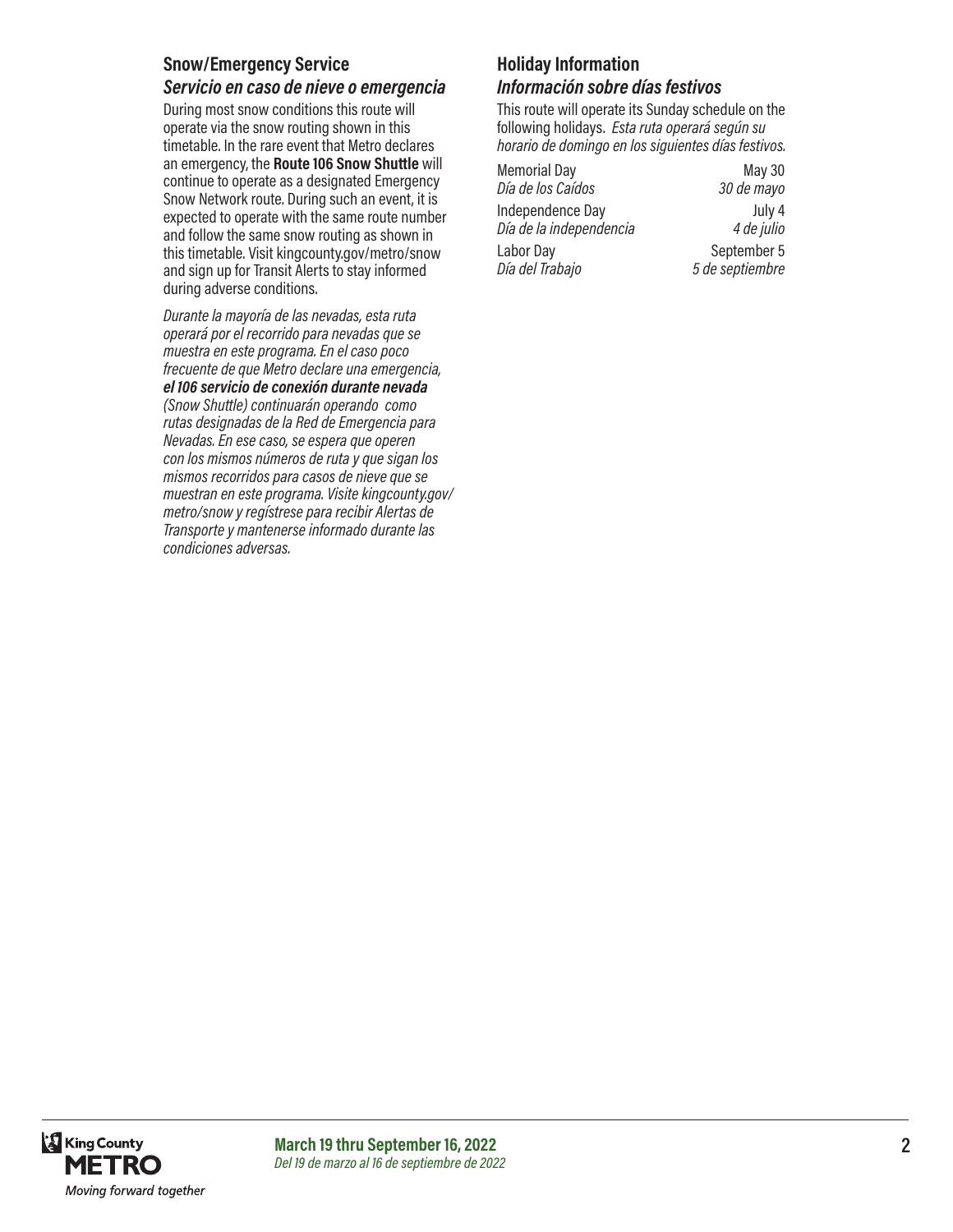## Route 106 Monday thru Friday to Chinatown/International District

*Servicio de lunes a viernes a Chinatown/International District* 

|                                                              | Skyway                                                              | Rainier<br>Beach                                                         | Othello<br>Station                                           |                                                              | Chinatown/<br>Int'l District                                                                                               |
|--------------------------------------------------------------|---------------------------------------------------------------------|--------------------------------------------------------------------------|--------------------------------------------------------------|--------------------------------------------------------------|----------------------------------------------------------------------------------------------------------------------------|
| <b>Renton TC</b><br>Bay 9                                    | S 126th St<br>& Renton<br>Ave S                                     | Rainier<br>Ave S &<br>S Henderson<br>St                                  | ML King Jr<br>Way S &<br>S Othello St                        | Mount Baker<br>TC Bay 1                                      | 5th Ave S<br>&<br>S Weller St                                                                                              |
| Stop #46464                                                  | Stop #55050                                                         | Stop #30140                                                              | Stop #55651                                                  | Stop #8401                                                   | Stop #844                                                                                                                  |
| 4:50<br>5:20<br>5:50<br>6:09<br>6:24<br>6:39<br>6:54<br>7:04 | 4:57<br>5:27<br>$\frac{5:57}{6:16}$<br>6:31<br>6:46<br>7:01<br>7:11 | 5:07<br>5:37<br>6:07<br>6:26<br>6:42<br>6:57<br>7:12<br>$7:22$<br>$7:32$ | 5:13<br>5:43<br>6:13<br>6:32<br>6:48<br>7:03<br>7:18<br>7:28 | 5:24<br>5:54<br>6:24<br>6:44<br>7:00<br>7:16<br>7:31<br>7:41 | 5:37 <sup>‡</sup><br>$6:07\pm$<br>6:37 <sup>‡</sup><br>6:58 <sup>‡</sup><br>$7:16+$<br>7:32 <sup>‡</sup><br>7:47‡<br>7:57‡ |
| 7:14<br>7:24<br>7:39                                         | 7:21<br>7:31<br>7:46                                                | 7:42<br>7:57<br>8:08b                                                    | 7:38<br>7:48<br>8:03<br>8:15                                 | 7:51<br>8:01<br>8:16<br>8:28                                 | 8:07 <sup>‡</sup><br>8:18‡<br>8:331<br>8:45 <sup>‡</sup>                                                                   |
| 7:54                                                         | 8:01                                                                | 8:12                                                                     | 8:18                                                         | 8:31                                                         | 8:48‡                                                                                                                      |
| 8:06                                                         | 8:14                                                                | 8:25                                                                     | 8:31                                                         | 8:44                                                         | 9:01‡                                                                                                                      |
| 8:21                                                         | 8:29                                                                | 8:40                                                                     | 8:46                                                         | 8:59                                                         | 9:16‡                                                                                                                      |
| 8:36                                                         | 8:44                                                                | 8:55                                                                     | 9:01                                                         | 9:14                                                         | 9:31                                                                                                                       |
| 8:52                                                         | 9:00                                                                | 9:10                                                                     | 9:16                                                         | 9:29                                                         | 9:46 <sup>‡</sup>                                                                                                          |
| 9:07                                                         | 9:15                                                                | 9:25                                                                     | 9:31                                                         | 9:44                                                         | 10:01‡                                                                                                                     |
| 9:23                                                         | 9:31                                                                | 9:41                                                                     | 9:47                                                         | 10:00                                                        | 10:17‡                                                                                                                     |
| 9:38                                                         | 9:46                                                                | 9:56                                                                     | 10:02                                                        | 10:15                                                        | 10:32‡                                                                                                                     |
| 9:53                                                         | 10:01                                                               | 10:11                                                                    | 10:17                                                        | 10:30                                                        | 10:47‡                                                                                                                     |
| 10:08                                                        | 10:16                                                               | 10:26                                                                    | 10:32                                                        | 10:45                                                        | 11:02‡                                                                                                                     |
| 10:23                                                        | 10:31                                                               | 10:41                                                                    | 10:47                                                        | 11:00                                                        | 11:17‡                                                                                                                     |
| 10:38                                                        | 10:46                                                               | 10:56                                                                    | 11:02                                                        | 11:15                                                        | 11:32‡                                                                                                                     |
| 10:53                                                        | 11:01                                                               | 11:11                                                                    | 11:17                                                        | 11:30                                                        | 11:47‡                                                                                                                     |
| 11:08                                                        | 11:16                                                               | 11:26                                                                    | 11:32                                                        | 11:45                                                        | 12:02‡                                                                                                                     |
| 11:23                                                        | 11:31                                                               | 11:41                                                                    | 11:47                                                        | 12:00                                                        | 12:17‡                                                                                                                     |
| 11:38                                                        | 11:46                                                               | 11:56                                                                    | 12:02                                                        | 12:15                                                        | 12:32‡                                                                                                                     |
| 11:53                                                        | 12:01                                                               | 12:11                                                                    | 12:17                                                        | 12:30                                                        | 12:47‡                                                                                                                     |
| 12:08                                                        | 12:16                                                               | 12:26                                                                    | 12:32                                                        | 12:45                                                        | 1:02‡                                                                                                                      |
| 12:23                                                        | 12:31                                                               | 12:41                                                                    | 12:47                                                        | 1:00                                                         | 1:17‡                                                                                                                      |
| 12:38                                                        | 12:46                                                               | 12:56                                                                    | 1:02                                                         | 1:15                                                         | 1:32‡                                                                                                                      |
| 12:53                                                        | 1:01                                                                | 1:11                                                                     | 1:17                                                         | 1:30                                                         | 1:47‡                                                                                                                      |
| 1:08                                                         | 1:16                                                                | 1:26                                                                     | 1:32                                                         | 1:45                                                         | 2:02‡                                                                                                                      |
| 1:23                                                         | 1:31                                                                | 1:41                                                                     | 1:47                                                         | 2:00                                                         | 2:17‡                                                                                                                      |
| 1:38                                                         | 1:46                                                                | 1:56                                                                     | 2:02                                                         | 2:15                                                         | 2:32 <sup>‡</sup>                                                                                                          |
| 1:53                                                         | 2:01                                                                | 2:11                                                                     | 2:17                                                         | 2:30                                                         | 2:47‡                                                                                                                      |
| 2:08                                                         | 2:16                                                                | 2:26                                                                     | 2:32                                                         | 2:45                                                         | 3:04‡                                                                                                                      |
| 2:23                                                         | 2:31                                                                | 2:41                                                                     | 2:47                                                         | 3:00                                                         | 3:19‡                                                                                                                      |
| 2:38                                                         | 2:46                                                                | 2:56                                                                     | 3:03                                                         | 3:16                                                         | 3:35 <sup>‡</sup>                                                                                                          |
| 2:53                                                         | 3:02                                                                | 3:13                                                                     | 3:20                                                         | 3:33                                                         | 3:52 <sup>‡</sup>                                                                                                          |
| 3:08                                                         | 3:17                                                                | 3:28                                                                     | 3:35                                                         | 3:48                                                         | 4:07‡                                                                                                                      |
| 3:23                                                         | 3:32                                                                | 3:43                                                                     | 3:50                                                         | 4:03                                                         | 4:22‡                                                                                                                      |
| 3:38                                                         | 3:47                                                                | 3:58                                                                     | 4:05                                                         | 4:18                                                         | 4:37 <sup>‡</sup>                                                                                                          |
| 3:53                                                         | 4:02                                                                | 4:13                                                                     | 4:20                                                         | 4:33                                                         | 4:52‡                                                                                                                      |
| 4:09                                                         | 4:18                                                                | 4:29                                                                     | 4:36                                                         | 4:49                                                         | 5:08#                                                                                                                      |
| 4:24                                                         | 4:33                                                                | 4:44                                                                     | 4:51                                                         | 5:04                                                         | 5:23‡                                                                                                                      |
| 4:39                                                         | 4:48                                                                | 4:59                                                                     | 5:06                                                         | 5:19                                                         | 5:38‡                                                                                                                      |
| 4:54                                                         | 5:03                                                                | 5:14                                                                     | 5:21                                                         | 5:34                                                         | 5:53‡                                                                                                                      |
| 5:09                                                         | 5:18                                                                | 5:29                                                                     | 5:36                                                         | 5:49                                                         | 6:08‡                                                                                                                      |
| 5:24                                                         | 5:33                                                                | 5:44                                                                     | 5:51                                                         | 6:04                                                         | 6:20‡                                                                                                                      |
| 5:39                                                         | 5:48                                                                | 5:59                                                                     | 6:06                                                         | 6:18                                                         | 6:34‡                                                                                                                      |
| 5:54                                                         | 6:03                                                                | 6:13                                                                     | 6:19                                                         | 6:31                                                         | 6:47‡                                                                                                                      |
| 6:09                                                         | 6:18                                                                | 6:28                                                                     | 6:34                                                         | 6:46                                                         | $7:02+$                                                                                                                    |
| 6:24                                                         | 6:33                                                                | 6:43                                                                     | 6:49                                                         | 7:01                                                         | 7:17‡                                                                                                                      |
| 6:39                                                         | 6:48                                                                | 6:58                                                                     | 7:04                                                         | 7:16                                                         | 7:29#                                                                                                                      |
| 7:09                                                         | 7:18                                                                | 7:27                                                                     | 7:33                                                         | 7:45                                                         | 7:58 <sup>‡</sup>                                                                                                          |
| 7:39                                                         | 7:47                                                                | 7:56                                                                     | 8:02                                                         | 8:13                                                         | 8:26‡                                                                                                                      |
| 8:09                                                         | 8:16                                                                | 8:25                                                                     | 8:30                                                         | 8:41                                                         | 8:54‡                                                                                                                      |
| 8:39                                                         | 8:46                                                                | 8:55                                                                     | 9:00                                                         | 9:11                                                         | 9:24‡                                                                                                                      |
| 9:09                                                         | 9:16                                                                | 9:25                                                                     | 9:30                                                         | 9:41                                                         | 9:54 <sup>‡</sup>                                                                                                          |
| 9:39<br>10:09<br>10:39                                       | 9:46<br>10:16<br>10:46                                              | 9:55<br>10:25<br>10:55                                                   | 10:00<br>10:30<br>11:00                                      | 10:11<br>10:41<br>11:11                                      | 10:24‡<br>10:54‡<br>11:24‡<br>11:54‡                                                                                       |
| 11:09                                                        | 11:16                                                               | 11:25                                                                    | 11:30                                                        | 11:41                                                        | 12:54‡                                                                                                                     |
| 12:09                                                        | 12:16                                                               | 12:25                                                                    | 12:30                                                        | 12:41                                                        |                                                                                                                            |

| <b>Bold</b> PM time |  |  |
|---------------------|--|--|
|---------------------|--|--|

**b** Serves westbound S Henderson St & Rainier Ave S at this time. **Bold** PM time<br>**b** Serves westbou<br>**‡** Estimated time.

#### Route 106 Monday thru Friday to Renton

*Servicio de lunes a viernes a Renton*

|                                     | JEI VILIU UE IUIIES A VIEIIIES A NEIIUJII |                           |                                                      |                                 |                           |
|-------------------------------------|-------------------------------------------|---------------------------|------------------------------------------------------|---------------------------------|---------------------------|
| Chinatown/<br><b>Int'l District</b> |                                           | Othello<br><b>Station</b> | Rainier<br>Beach                                     | Skyway                          |                           |
| S Jackson St<br>& 5th Ave S         | Mount Baker<br>TC Bay 4                   | ML King Jr<br>Way S &     | Rainier<br>Ave S &<br>S Othello St S Henderson<br>St | S 126th St<br>& Renton<br>Ave S | <b>Renton TC</b><br>Bay 9 |
| Stop #1471                          | Stop #8681                                | Stop #56161               | Stop #9000                                           | Stop #56450                     | Stop #46464               |
| 4:50                                | 5:01                                      | 5:11                      | 5:17                                                 | 5:26‡                           | 5:37 <sup>‡</sup>         |
| 5:30                                | 5:41                                      | 5:51                      | 5:57                                                 | 6:06‡                           | 6:17                      |
| 6:00                                | 6:11                                      | 6:21                      | 6:27                                                 | 6:36‡                           | 6:47‡                     |
| 6:30                                | 6:41                                      | 6:51                      | 6:58                                                 | 7:07‡                           | $7:19+$                   |
| 6:45                                | 6:56                                      | 7:06                      | 7:13                                                 | 7:22‡                           | 7:34‡                     |
| 7:01                                | 7:12                                      | 7:22                      | 7:29                                                 | 7:38‡                           | 7:50‡                     |
| 7:16                                | 7:27                                      | 7:37                      | 7:44                                                 | 7:53‡                           | 8:05‡                     |
| 7:31                                | 7:42                                      | 7:53                      | 8:00                                                 | 8:09‡                           | 8:21‡                     |
| 7:46                                | 7:57                                      | 8:08                      | 8:15                                                 | $8:24+$                         | 8:36‡                     |
| 8:01                                | 8:12                                      | 8:23                      | 8:30                                                 | 8:39 <sup>‡</sup>               | 8:51‡                     |
| 8:16                                | 8:27                                      | 8:38                      | 8:45                                                 | 8:54                            | 9:06‡                     |
| 8:31                                | 8:42                                      | 8:53                      | 9:00                                                 | 9:09 <sup>‡</sup>               | 9:21‡                     |
| 8:46                                | 8:57                                      | 9:08                      | 9:15                                                 | 9:24‡                           | 9:36 <sup>‡</sup>         |
| 9:01                                | 9:12                                      | 9:23                      | 9:30                                                 | 9:39 <sup>‡</sup>               | 9:51‡                     |
| 9:16                                | 9:27                                      | 9:38                      | 9:45                                                 | 9:54‡                           | 10:06‡                    |
| 9:31                                | 9:42                                      | 9:53                      | 10:00                                                | 10:09‡                          | 10:21‡                    |
| 9:46                                | 9:57                                      | 10:08                     | 10:15                                                | 10:24‡                          | 10:36‡                    |
| 10:01                               | 10:12                                     | 10:23                     | 10:30                                                | 10:40‡                          | 10:52‡                    |
| 10:16                               | 10:27                                     | 10:39                     | 10:46                                                | 10:56‡                          | 11:08‡                    |
| 10:31                               | 10:42                                     | 10:55                     | 11:02                                                | 11:12‡                          | 11:24‡                    |
| 10:46                               | 10:57                                     | 11:10                     | 11:17                                                | 11:27‡                          | 11:39‡                    |
| 11:01                               | 11:12                                     | 11:25                     | 11:32                                                | 11:42‡                          | 11:54‡                    |
| 11:16                               | 11:27                                     | 11:40                     | 11:47                                                | 11:57‡                          | 12:09‡                    |
| 11:31                               | 11:42                                     | 11:55                     | 12:02                                                | 12:12‡                          | 12:24‡                    |
| 11:46                               | 11:57                                     | 12:10                     | 12:17                                                | 12:27‡                          | 12:39‡                    |
| 12:01                               | 12:12                                     | 12:25                     | 12:32                                                | 12:42‡                          | 12:54‡                    |
| 12:16                               | 12:27                                     | 12:40                     | 12:47                                                | 12:59‡                          | 1:11‡                     |
| 12:31                               | 12:42                                     | 12:55                     | 1:02                                                 | 1:14‡                           | 1:26‡                     |
| 12:46                               | 12:59                                     | 1:12                      | 1:19                                                 | 1:31‡                           | 1:43‡                     |
| 1:01                                | 1:14                                      | 1:27                      | 1:34                                                 | 1:46‡                           | 1:58‡                     |
| 1:16                                | 1:29                                      | 1:42                      | 1:49                                                 | 2:01‡                           | 2:13‡                     |
| 1:31                                | 1:44                                      | 1:57                      | 2:04                                                 | 2:16‡                           | 2:28‡                     |
| 1:46                                | 1:59                                      | 2:14                      | 2:21                                                 | 2:33‡                           | 2:45‡                     |
| 2:01                                | 2:16                                      | 2:32                      | 2:39                                                 | 2:51‡                           | 3:03#                     |
| 2:16                                | 2:31                                      | 2:47                      | 2:54                                                 | 3:06‡                           | 3:18‡                     |
| 2:31                                | 2:46                                      | 3:02                      | 3:09                                                 | 3:21‡                           | 3:33‡                     |
| 2:46                                | 3:01                                      | 3:17                      | 3:24                                                 | 3:36‡                           | 3:48‡                     |
| 3:01                                | 3:16                                      | 3:32                      | 3:39                                                 | 3:51‡                           | 4:03‡                     |
| 3:11                                | 3:26                                      | 3:42                      | 3:49                                                 | 4:01‡                           | 4:13#                     |
| 3:21                                | 3:36                                      | 3:52                      | 3:59                                                 | 4:11‡                           | 4:23‡                     |
| 3:31                                | 3:46                                      | 4:02                      | 4:09                                                 | 4:21‡                           | 4:33‡                     |
| 3:46                                | 4:01                                      | 4:17                      | 4:24                                                 | 4:36‡                           | 4:48‡                     |
| 4:01                                | 4:16                                      | 4:32                      | 4:39                                                 | 4:51‡                           | 5:03‡                     |
| 4:16                                | 4:31                                      | 4:47                      | 4:54                                                 | 5:06‡                           | 5:18‡                     |
| 4:31                                | 4:46                                      | 5:02                      | 5:09                                                 | 5:21‡                           | 5:33‡                     |
| 4:46                                | 5:01                                      | 5:17                      | 5:24                                                 | 5:36‡                           | 5:48‡                     |
| 5:01                                | 5:16                                      | 5:32                      | 5:39                                                 | 5:51‡                           | 6:03‡                     |
| 5:16                                | 5:31                                      | 5:47                      | 5:54                                                 | 6:06‡                           | 6:18‡                     |
| 5:31                                | 5:46                                      | 6:02                      | 6:09                                                 | 6:211                           | 6:33‡                     |
| 5:46                                | 6:01                                      | 6:15                      | 6:22                                                 | 6:34‡                           | 6:46‡                     |
| 6:01                                | 6:14                                      | 6:28                      | 6:35                                                 | 6:47‡                           | 6:59‡                     |
| 6:16                                | 6:29                                      | 6:43                      | 6:50                                                 | 7:02‡                           | 7:13‡                     |
| 6:31                                | 6:44                                      | 6:58                      | 7:05                                                 | 7:16‡                           | 7:27‡                     |
| 6:51                                | 7:04                                      | 7:16                      | 7:23                                                 | 7:34#                           | 7:45 <sup>‡</sup>         |
| 7:21                                | 7:33                                      | 7:45                      | 7:52                                                 | 8:03‡                           | 8:14‡                     |
| 7:51                                | 8:03                                      | 8:15                      | 8:22                                                 | 8:33‡                           | 8:44‡                     |
| 8:21                                | 8:33                                      | 8:45                      | 8:52                                                 | 9:03‡                           | $9:14^{\frac{1}{4}}$      |
| 8:51                                | 9:03                                      | 9:15                      | 9:21                                                 | 9:31                            | 9:42‡                     |
| 9:20                                | 9:31                                      | 9:41                      | 9:47                                                 | 9:57‡                           | 10:08‡                    |
| 9:50                                | 10:01                                     | 10:11                     | 10:17                                                | 10:27‡                          | 10:38‡                    |
| 10:20                               | 10:31                                     | 10:41                     | 10:47                                                | 10:57‡                          | 11:08‡                    |
| 10:50                               | 11:01                                     | 11:11                     | 11:17                                                | 11:27‡                          | 11:38‡                    |
| 11:20                               | 11:31                                     | 11:41                     | 11:47                                                | 11:57‡                          | 12:08‡                    |
| 12:30                               | 12:41                                     | 12:51                     | 12:57                                                | 1:07 <sup>‡</sup>               | 1:18 <sup>‡</sup>         |
| 1:30                                | 1:41                                      | 1:51                      | 1:57                                                 | 2:07                            | 2:18                      |
| <b>Bold PM time</b>                 |                                           |                           |                                                      |                                 |                           |

‡ Estimated time.

**This trip is cancelled.** To address ongoing operational and vehicle maintenance capacity limitations, some trips have been temporarily cancelled.

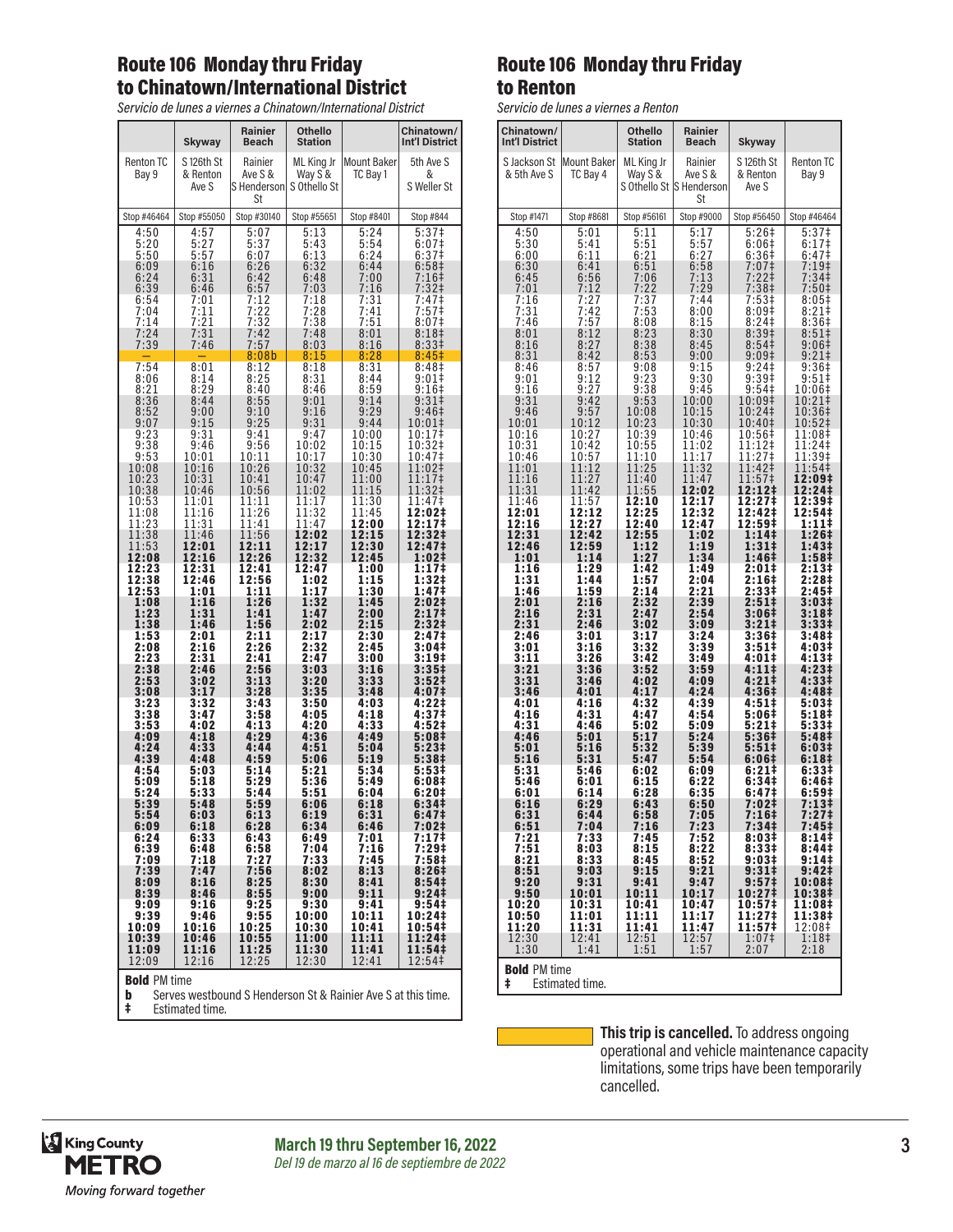# Route 106 Saturday to Chinatown/International District

*Servicio de al sábado a Chinatown/International District* 

|                                                                | Skyway                                         | <b>Rainier</b><br><b>Beach</b>                       | <b>Othello</b><br><b>Station</b>      |                                                                   | Chinatown/<br><b>Int'l District</b>               |
|----------------------------------------------------------------|------------------------------------------------|------------------------------------------------------|---------------------------------------|-------------------------------------------------------------------|---------------------------------------------------|
| <b>Renton TC</b><br>Bay 9                                      | S 126th St<br>& Renton<br>Ave S                | Rainier<br>Ave S &<br>S Henderson<br>St              | ML King Jr<br>Way S &<br>S Othello St | <b>Mount Baker</b><br>TC Bay 1                                    | 5th Ave S<br>&<br>S Weller St                     |
| Stop #46464                                                    | Stop #55050                                    | Stop #30140                                          | Stop #55651                           | Stop #8401                                                        | Stop #844                                         |
|                                                                | $5:57$<br>6:27<br>6:58<br>7:28                 | $\frac{5:36b}{6:06}$<br>6:06<br>7:08<br>7:38<br>7:53 | $\frac{5:42}{6:12}$<br>6:43           | 5:53<br>6:23<br>6:54<br>6:54<br>7:26<br>7:56<br>8:11<br>8:36      | 6:06‡<br>$6:36‡$<br>7:08‡                         |
| $\frac{1}{5:50}$<br>$\frac{6:20}{6:50}$<br>$\frac{7:20}{7:35}$ | 7:43                                           | 7:53                                                 | $7:15$<br>$7:45$<br>8:00              |                                                                   | 7:40‡<br>8:10 <sup>‡</sup><br>8:25 <sup>‡</sup>   |
| $7:50$<br>8:05<br>$\frac{8:20}{8:35}$                          | $7:58$<br>8:13<br>8:28<br>8:43                 | 8:08<br>$8:23$<br>$8:38$<br>$8:53$<br>$9:08$         | 8:15<br>8:30<br>8:45                  | 8:26<br>8:41<br>$\frac{8:56}{9:11}$                               | 8:40 <sup>‡</sup><br>$8:55$<br>9:10+              |
| $8:50$<br>$9:05$<br>$9:20$<br>$9:35$                           | $8:58$<br>$9:13$<br>$9:29$<br>$9:44$           |                                                      | 9:00<br>$9:15$<br>$9:30$              | $9:28$<br>$9:43$                                                  | $9:25+$<br>9:43 <sup>‡</sup><br>9:58 <sup>‡</sup> |
| 9:50                                                           | 9:59                                           | $9:23$<br>$9:39$<br>$9:54$<br>10:09                  | 9:46<br>10:01<br>10:16                | 9:59<br>10:14<br>10:29                                            | 10:14‡<br>10:29‡<br>10:44‡                        |
| 10:05<br>$\frac{10:20}{10:35}$                                 | 10:14<br>10:29<br>10:44                        | $10:24$<br>$10:39$<br>$10:54$<br>$11:09$<br>$11:29$  | 10:31<br>10:46<br>11:01               | 10:44<br>10:59<br>11:14                                           | 10:59‡<br>11:14‡<br>11:29‡                        |
| $\frac{10:50}{11:10}$<br>11:30                                 | $\frac{10:59}{11:19}$<br>$\frac{11:39}{11:39}$ | 11:49                                                | $\frac{11:16}{11:36}$<br>11:56        | $\frac{11:29}{11:49}$<br>12:09                                    | 11:44‡<br>12:04‡<br>12:24‡                        |
| 11:50<br>12:10<br>12:30                                        | 11:59<br>12:19<br>12:39                        | 12:09<br>12:29<br>12:49                              | 12:16<br>12:36<br>12:56               | 12:29<br>12:49<br>1:09                                            | 12:44‡<br>1:04 <sup>‡</sup><br>1:24‡              |
| 12:50<br>1:05<br>1:20                                          | $\overline{1}$ 2:59<br>1:14<br>1:29            | 1:09<br>1:24<br>1:39                                 | 1:16<br>1:31<br>1:46                  | 1:29<br>1:44                                                      | 1:44‡<br>1:59‡<br>2:14‡                           |
| $\frac{1:35}{1:50}$<br>2:05                                    | 1:44<br>1:59<br>2:14                           | 1:54<br>2:09<br>2:24<br>2:39                         | 2:01<br>2:16<br>2:31                  | $\frac{1:59}{2:14}$<br>$\frac{2:29}{2:29}$<br>$\frac{2:44}{2:59}$ | 2:29‡<br>2:441<br>2:59‡<br>3:14‡                  |
| 2:20<br>2:35<br>2:50                                           | 2:29<br>2:44<br>2:59                           | 2:54<br>3:09                                         | 2:46<br>3:01<br>3:16                  | $3:14$<br>$3:29$                                                  | $3:29+$<br>3:44‡                                  |
| 3:05<br>3:20<br>3:35                                           | 3:14<br>3:29<br>3:44                           | 3:24<br>3:39<br>3:54                                 | 3:31<br>3:46<br>4:01                  | 3:44<br>3:59<br>4:14                                              | 3:59‡<br>4:13‡<br>4:28 <sup>‡</sup>               |
| 3:50<br>4:05<br>4:20                                           | 3:59<br>4:14<br>4:29                           | 4:09<br>4:24<br>4:39                                 | 4:16<br>4:31<br>4:46                  | 4:29<br>4:44<br>4:59                                              | 4:43#<br>4:58‡<br>5:13‡                           |
| 4:35<br>4:50<br>5:05                                           | 4:44<br>4:59<br>5:14                           | 4:54<br>5:09<br>5:24                                 | 5:01<br>5:16<br>5:31                  | 5:14<br>5:29<br>5:44                                              | 5:281<br>5:43 <sup>‡</sup><br>5:58‡               |
| 5:20<br>5:35<br>$\frac{5:50}{6:05}$                            | 5:29<br>5:44<br>$\frac{5:59}{6:14}$            | 5:39<br>5:54<br>6:09                                 | 5:46<br>6:01<br>6:16                  | 5:59<br>6:14<br>$6:29$<br>$6:44$                                  | 6:13#<br>6:28 <sup>1</sup><br>6:43‡               |
| 6:20<br>6:35                                                   | 6:29<br>6:44                                   | 6:24<br>6:39<br>6:54                                 | 6:31<br>$6:46$<br>$7:01$              | 6:59<br>7:14                                                      | 6:58‡<br>7:13‡<br>7:28‡                           |
| 6:55<br>7:30<br>8:05                                           | 7:04<br>7:39<br>8:12                           | 7:14<br>7:49<br>8:21                                 | 7:21<br>7:56<br>8:27                  | 7:34<br>8:09<br>8:38                                              | 7:48‡<br>8:22 <sup>‡</sup><br>8:51#               |
| 8:35<br>9:05<br>9:35                                           | 8:42<br>9:12<br>9:42                           | 8:51<br>9:21<br>$\frac{9:51}{10:20}$                 | 8:57<br>9:27<br>9:57                  | 9:08<br>9:38<br>10:08                                             | $9:21$ ‡<br>$9:51\frac{1}{1}$<br>10:211           |
| 10:05<br>10:35<br>11:05                                        | 10:12<br>10:42<br>11:12                        | 10:50<br>11:20                                       | 10:25<br>10:55<br>11:25               | 10:36<br>11:06<br>11:36                                           | 10:49‡<br>11:19‡<br>11:49‡                        |
| 11:35<br>12:05<br><b>Bold PM time</b>                          | 11:42<br>12:12                                 | 11:50<br>12:20                                       | 11:55<br>12:25                        | 12:06<br>12:36                                                    | 12:19<br>12:49‡                                   |

Route 106 Saturday to Renton *Servicio de al sábado a Renton*

| Chinatown/<br><b>Int'l District</b>       |                                           | Othello<br><b>Station</b>                         | Rainier<br><b>Beach</b>                              | <b>Skyway</b>                                               |                                                 |  |
|-------------------------------------------|-------------------------------------------|---------------------------------------------------|------------------------------------------------------|-------------------------------------------------------------|-------------------------------------------------|--|
| S Jackson St<br>& 5th Ave S               | Mount Baker<br>TC Bay 4                   | ML King Jr<br>Way S &                             | Rainier<br>Ave S &<br>S Othello St S Henderson<br>St | S 126th St<br>& Renton<br>Ave S                             | <b>Renton TC</b><br>Bay 9                       |  |
| Stop #1471                                | Stop #8681                                | Stop #56161                                       | Stop #9000                                           | Stop #56450                                                 | Stop #46464                                     |  |
| 6:00<br>6:30<br>7:00<br>7:30              | 6:08<br>$6:38$<br>$7:09$<br>7:39          | 6:17<br>6:47<br>7:19<br>7:49                      | $6:23$<br>$6:53$<br>$7:25$<br>7:55                   | $6:32†$<br>7:02‡<br>7:34‡<br>8:04 <sup>‡</sup>              | $6:42$<br>7:12<br>7:44‡<br>8:14                 |  |
| 7:45<br>8:00                              | 7:54<br>8:09                              | 8:04<br>8:19<br>8:34                              | 8:10<br>8:25<br>8:40                                 | 8:19 <sup>‡</sup><br>8:34 <sup>‡</sup><br>8:50‡             | 8:29 <sup>‡</sup><br>8:44 <sup>‡</sup><br>9:00‡ |  |
| 8:15<br>8:30<br>8:45                      | 8:24<br>8:40<br>8:55<br>9:10              | $\frac{8:51}{9:06}$                               | 8:57<br>9:12<br>9:27                                 | 9:07 <sup>‡</sup><br>$9:22$ ‡                               | $9:17$<br>$9:32$                                |  |
| 9:00<br>9:15<br>9:30                      | 9:25<br>9:40                              | 9:21                                              | 9:42<br>9:58                                         | 9:37 <sup>‡</sup><br>$9:53\ddagger$<br>10:09‡               | 9:47 <sup>‡</sup><br>10:03‡                     |  |
| 9:45<br>10:00<br>10:15                    | $\frac{9:55}{10:10}$                      | $9:36$<br>$9:52$<br>$10:07$<br>$10:22$<br>$10:37$ | $10:13$<br>$10:28$<br>10:43                          | $10:24$<br>$10:39$<br>$10:54$                               | $10:19+$<br>$10:34+$<br>$10:49+$<br>1<br>1:05   |  |
| 10:30<br>10:45<br>11:00<br>11:20<br>11:40 | 10:40<br>10:57<br>11:12<br>11:32<br>11:52 | 10:53<br>11:10<br>11:25<br>11:45<br>12:05         | 10:59<br>11:16<br>11:31<br>11:51<br>12:11            | 11:11‡<br>11:28‡<br>11:43‡<br>12:03‡<br>12:23‡              | 11:22‡<br>11:39‡<br>11:54‡<br>12:14‡<br>12:34‡  |  |
| 12:00<br>12:20<br>12:40                   | 12:12<br>12:32<br>12:52                   | 12:25<br>12:45<br>1:05                            | $\bar{1}\bar{2}$ :31<br>12:51<br>1:11                | $12:43+$<br>1:03‡<br>$1:23+$                                | 12:541<br>1:14‡<br>1:34 <sup>‡</sup>            |  |
| 1:00<br>1:15<br>1:30<br>1:45              | 1:12<br>1:27<br>1:42<br>1:57              | 1:25<br>1:40<br>1:55<br>2:10                      | 1:31<br>1:46<br>2:01<br>2:16                         | 1:43 <sup>‡</sup><br>1:58‡<br>2:13‡<br>2:28 <sup>‡</sup>    | 1:54 <sup>‡</sup><br>2:09#<br>2:241<br>2:39‡    |  |
| 2:00<br>$\frac{1}{2:15}$<br>2:30          | 2:12<br>2:27<br>2:42                      | 2:25<br>2:40<br>2:55                              | $2:31$<br>$2:46$<br>$3:01$<br>$3:16$                 | 2:43‡<br>2:58 <sup>‡</sup>                                  | 2:54‡<br>3:09‡<br>3:24‡                         |  |
| 2:45<br>3:00<br>3:15                      | 2:57<br>3:12<br>3:27                      | 3:10<br>3:25<br>3:40                              | 3:31<br>3:46                                         | $3:13†$<br>3:28‡<br>3:43‡<br>3:58‡                          | 3:39#<br>3:54 <sup>‡</sup><br>4:09‡             |  |
| 3:30<br>3:45<br>4:00                      | 3:42<br>3:57<br>4:12                      | 3:55<br>4:10<br>4:25                              | 4:01<br>4:16<br>4:31                                 | 4:13#<br>4:28 <sup>‡</sup><br>4:43‡                         | 4:24‡<br>4:39#<br>4:54 <sup>‡</sup>             |  |
| 4:15<br>4:30<br>4:45                      | 4:27<br>4:42<br>4:5<br>7                  | 4:40<br>4:55<br>5:10                              | 4:46<br>5:01<br>5:16                                 | 4:58‡<br>5:12‡<br>5:27‡                                     | 5:09‡<br>5:23‡<br>5:38 <sup>‡</sup>             |  |
| 5:00<br>5:15<br>5:30                      | 5:12<br>5:27<br>5:42                      | 5:25<br>5:40<br>5:55                              | 5:31<br>5:46<br>6:01                                 | 5:42‡<br>5:57 <sup>‡</sup><br>6:12‡                         | 5:53‡<br>6:08‡<br>6:23‡                         |  |
| 5:45<br>6:00<br>6:15<br>6:30              | 5:57<br>6:12<br>6:27<br>6:42              | 6:10<br>6:25<br>6:40<br>6:55                      | 6:16<br>6:31<br>6:46<br>7:01                         | 6:27 <sup>‡</sup><br>6:42‡<br>6:57 <sup>‡</sup><br>$7:11$ ‡ | 6:38#<br>6:53‡<br>7:08‡<br>7:21#                |  |
| 6:44<br>7:00<br>7:15                      | 6:56<br>7:11<br>7:25                      | 7:08<br>7:22<br>7:36                              | 7:14<br>7:28<br>7:42                                 | 7:24‡<br>7:38‡<br>7:52‡                                     | 7:34‡<br>7:48‡<br>8:02‡                         |  |
| 7:35<br>8:00<br>8:30                      | 7:45<br>8:10<br>8:40                      | 7:56<br>8:21<br>8:51                              | 8:02<br>8:27<br>8:57                                 | 8:12‡<br>8:37 <sup>‡</sup><br>9:07‡                         | 8:22‡<br>8:47 <sup>‡</sup><br>9:17 <sup>‡</sup> |  |
| 9:00<br>9:30<br>10:00                     | 9:10<br>9:40<br>10:09                     | 9:21<br>9:51<br>10:19                             | 9:27<br>9:57<br>10:25                                | 9:37‡<br>10:07‡<br>10:34‡                                   | 9:47‡<br>10:16‡                                 |  |
| 10:30<br>11:00<br>11:30                   | 10:39<br>11:09<br>11:39                   | 10:49<br>11:19<br>11:49                           | 10:55<br>11:25<br>11:55                              | 11:04‡<br>11:34‡<br>12:04‡                                  | 10:43‡<br>11:13‡<br>11:43‡<br>12:13‡            |  |
| 12:30<br>1:30                             | 12:39<br>1:39                             | 12:49<br>1:49                                     | 12:55<br>1:55                                        | 1:04<br>2:04‡                                               | 1:13 <sup>‡</sup><br>2:13                       |  |
| ŧ                                         | <b>Bold PM time</b><br>Estimated time.    |                                                   |                                                      |                                                             |                                                 |  |



**b** Serves westbound S Henderson St & Rainier Ave S at this time. ‡ Estimated time.